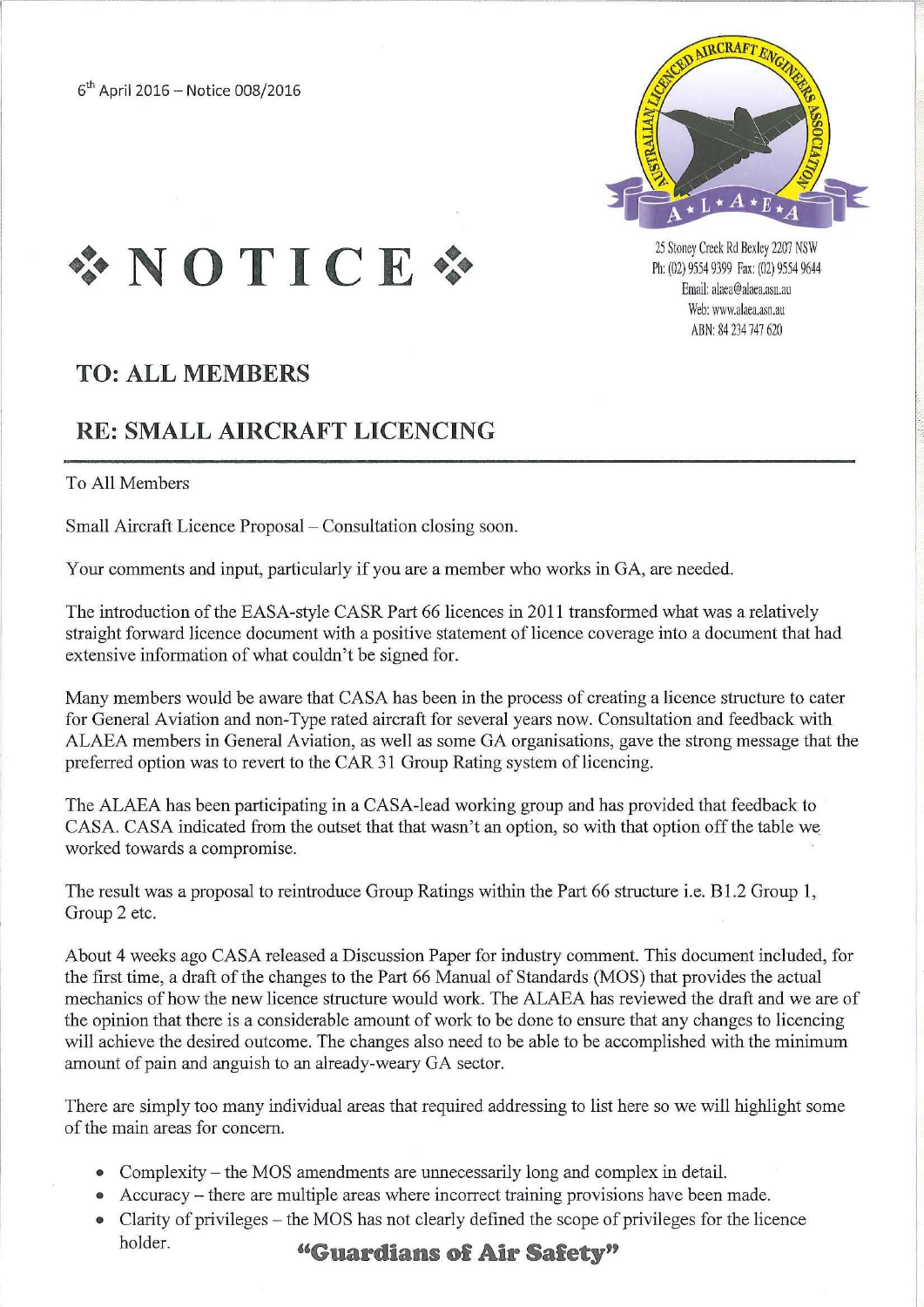### **(Australian Licenced Aircraft Engineers Association** P a g e 2

[,

- Privileges not provided for there are a number of areas (such as Instrument privileges for mechanical LAMEs that were provided for under CAR 31) that aren't readily evident in the draft.
- The structure of the Mechanical licence.

This last point is one of the most important things to get right throughout this process. We obviously want to ensure that every existing LAME (with minor exceptions) that held a Group Rated CAR 31 licence would fit into the new structure and would be able to be issued with a licence with Group ratings if they chose to apply. This was made clear in our submissions and appeared to be accepted by the working group in general.

Unfortunately the final structure published in the  $3<sup>rd</sup>$  consultation document doesn't meet that specification. CASA is insisting that a Mechanical LAME hold both Airframe and Engine ratings before they are eligible to be issued with the Basic licence. As such any existing LAME that holds only an AlF rating or Engine Rating can only hold the massively-complex EASA style airline licence, It also means that any new prospective LAME utilising the Basics Examination and SOE pathway will not be able to apply for the Small Aircraft Licence until they have gained enough experience in both AlF and Engine categories.

It is our view, and we have made this clear to CASA, that this is an unnecessary burden on both the industry and CASA resources and should be changed. Originally CASA had applied the same principle to the Avionic licence; meaning that a B2 LAME had to hold E, I and R before they could hold the Basic licence. We submitted the same argument to CASA and, to their credit, they amended the B2 structure to allow for single category B2 Groups. We are at a loss to understand why they would not apply the same logic to the Mechanical licence.

CASA have included in the discussion document a reference to this matter and have asked specifically for feedback from the industry. They didn't include the full reasons we put in our submissions, but gave (what we think) is a pretty vague reason why they thought they shouldn't make the change.

## *Request for specific comments* - *proposal to split privileges*

*Both the Australian Licensed Aircraft Engineers Association (ALAEA) and Aviation Maintenance Repair and Overhaul Business Association (AMROBA) have indicated their preference to split out the airframe and engine privileges currently prescribed under the 'Group B* - *basic maintenance' group rating for the BJ licence into two separate Basic group ratings (in-line with what has been proposed in this draft MOS for the basic B(E), B(I) and B(R) group ratings jar the B2licence). While splitting out this Bllicence privilege provides flexibility for initial issue of a Bl licence, this flexibility would not provide the industry request for a single LAME, who after receiving the appropriate training could certify release of an aircraft after a 100 hourly maintenance event.* 

*CASA would appreciate your comments on this alternative approach to the structure of the basic maintenance privileges for the BJ licence.* 

Our view is that putting a road block in front of an engineer training to become a LAME by preventing them from obtaining their licence incrementally, as they become familiar and competent with the aircraft and engine systems, is a backwards step.

The solution to this is simple – make provision for the Engine to be covered as a Group Rating as it was under CAR 31.

Generally most members rely on the Association to provide comment on regulatory matters on their behalf but it appears on the surface in this instance that CASA has included this "request for specific comments" as a means to "test" the submissions made by both ourselves and the employer association AMROBA.

To that end, we are not going to tell you how you should think, but if you agree (or disagree) with the submissions we have made in this respect we would appreciate you providing some feedback directly to